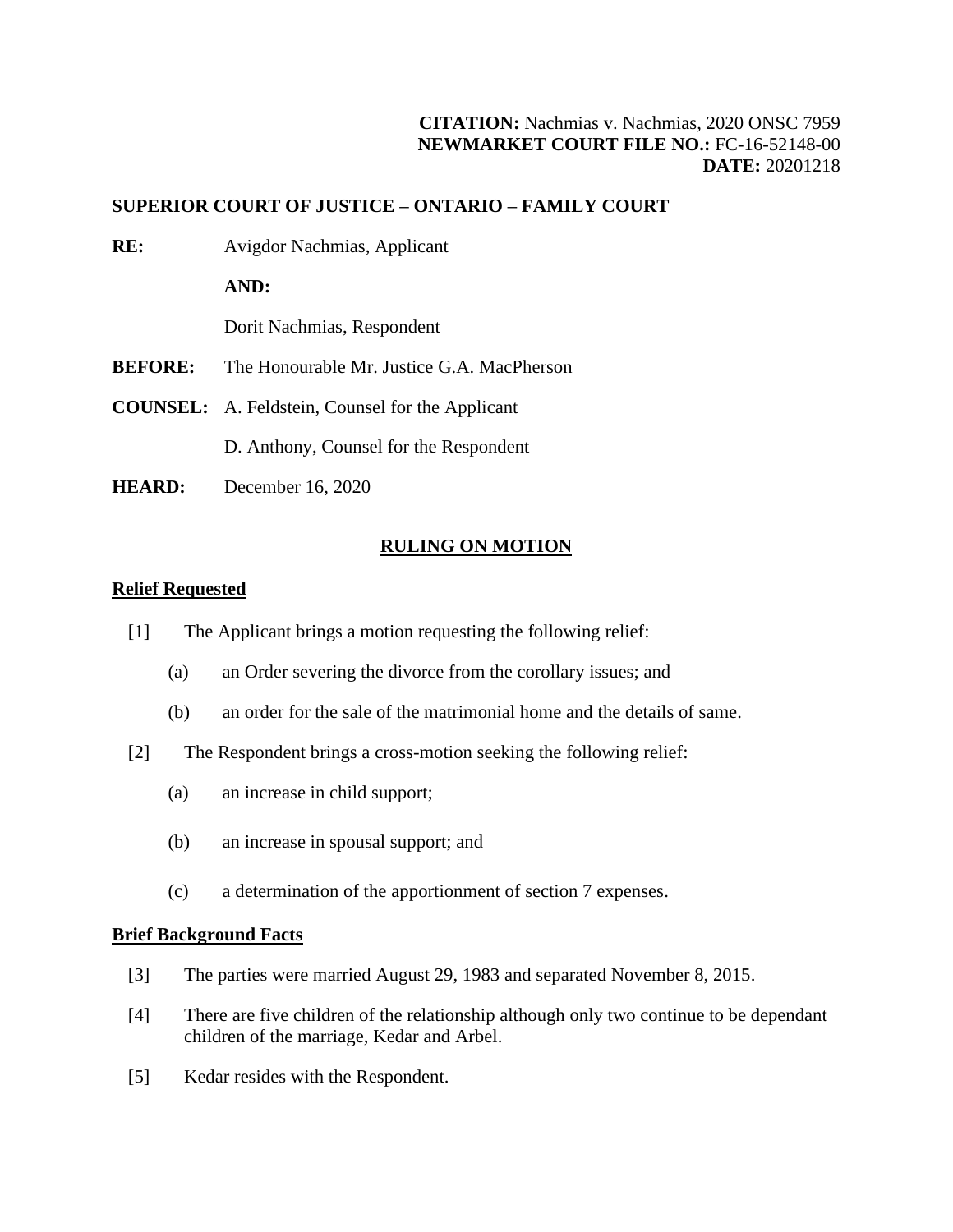- [6] Arbel resides with the Applicant.
- [7] The Applicant is self-employed at ATH Stainless Steel Mfg. Ltd.
- [8] The Respondent did not work during the parties' 32-year marriage apart from participating in the Applicant's business affairs.
- [9] From October 2018 to October 2019, the Applicant paid child support of \$2,271 and spousal support of \$4,887 based on the Applicant's imputed income of \$285,000 and the Respondent's imputed income of \$31,360.
- [10] Commencing October 2019 the Applicant paid child support of \$4,539 and spousal support of \$8,843 based on the Applicant's imputed income of \$600,000 for child support and imputed income of \$480,000 for spousal support.

# *Sale of the Matrimonial Home*

- [11] The parties own the matrimonial home, known municipally as 197 Garden Avenue, Richmond Hill, as joint tenants.
- [12] The Respondent continues to reside in the home.
- [13] The parties have been separated for five years.
- [14] The home has been listed for sale in the past without the receipt of any offers.
- [15] Sections 2 and 3 of the *Partition Act*<sup>1</sup>, provides as follows:

## **Who may be compelled to make partition or sale**

**2** All joint tenants, tenants in common, and coparceners, all doweresses, and parties entitled to dower, tenants by the curtesy, mortgagees or other creditors having liens on, and all parties interested in, to or out of, any land in Ontario, may be compelled to make or suffer partition or sale of the land, or any part thereof, whether the estate is legal and equitable or equitable only. R.S.O. 1990, c. P.4, s. 2.

## **Who may bring action or make application for partition**

**3** (1) Any person interested in land in Ontario, or the guardian of a minor entitled to the immediate possession of an estate therein, may bring an action or make an application for the partition of such land or for the sale thereof under the directions of the court if such sale is considered by the court to be more advantageous to the parties interested. R.S.O. 1990, c. P.4, s. 3 (1).

 $1$  R.S.O. 1990, c P.4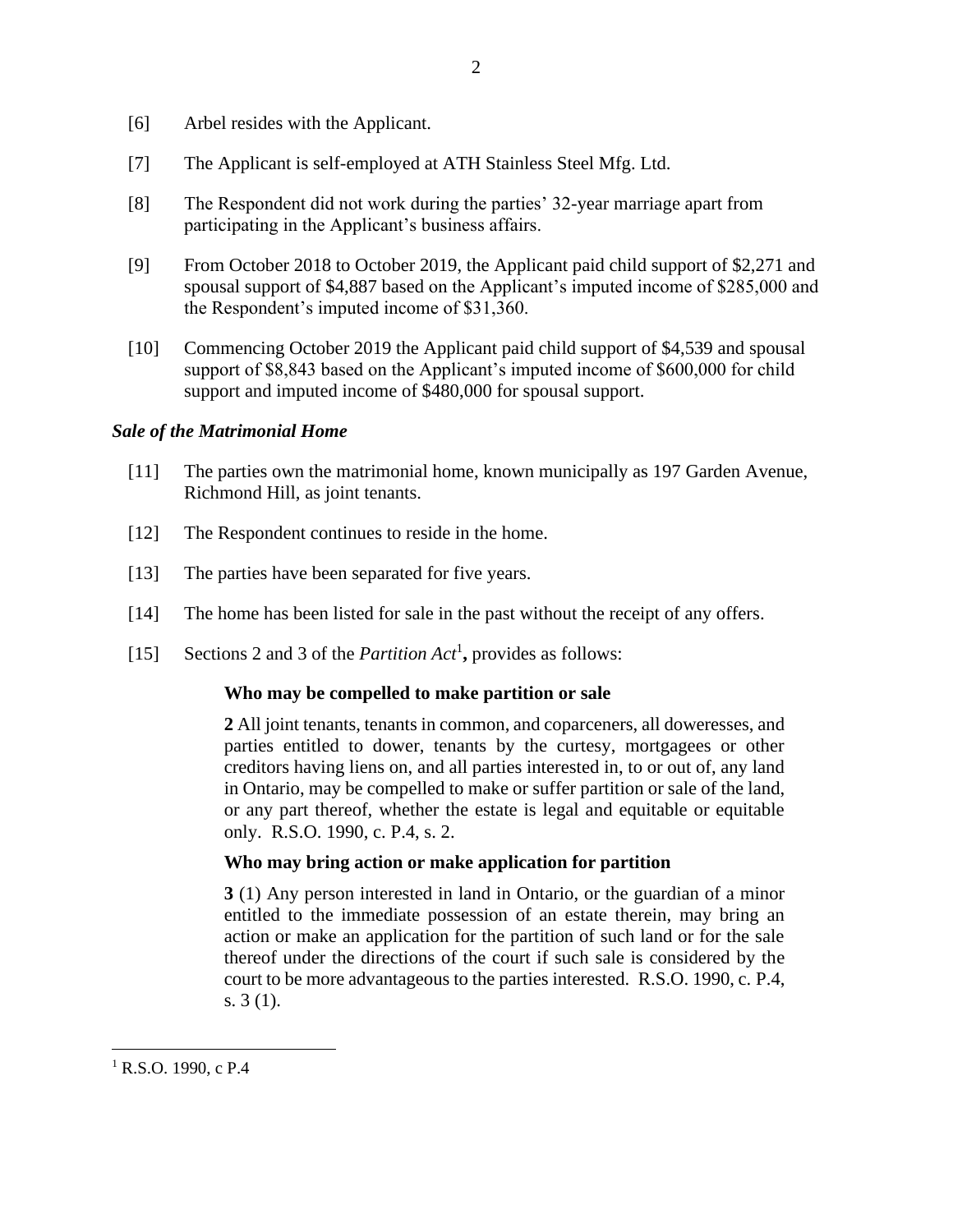#### **When proceedings may be commenced**

(2) Where the land is held in joint tenancy or tenancy in common or coparcenary by reason of a devise or an intestacy, no proceeding shall be taken until one year after the decease of the testator or person dying intestate in whom the land was vested. R.S.O. 1990, c. P.4, s. 3 (2).

[16] In *Goldman v. Kudeyla*, 2011 ONSC 2718, 5 R.F.L. (7th) 149, McGee J. provides a summary of the law with respect to a judicial Order for the sale of a property prior to trial. She states at paras. 17, 18 and 19:

> A property owner, whether the holder of an exclusive interest or a joint interest has a *prima facie* right to sale. When the property consists of an interest in a matrimonial home, that prima facie right is subject to any competing interests under the *Family Law Act* that would otherwise be defeated.

> To make a pre-trial order for the sale of a matrimonial home the court must first determine whether the resisting party has established a *prima facie* case that he or she is entitled to a competing interest under the *Family Law Act*. If not, then the right to sale prevails. If so, then the motion for sale is denied unless the selling party can demonstrate that the sale would not prejudice the rights of the resisting party.

> There have been a number of cases in which the Court has denied an interim motion for sale prior to trial such as *Arlow v. Arlow* (1990), 33 R.F.L. (3rd) 44 (OCA,) *Walters v. Walters*, [1992] O.J. No. 1564, 1992 CarswellOnt 811 and more recently, *Kereluk v. Kereluk*, 2004 CanLII 34595, Ontario S.C.J. In each case there were compelling circumstances in which one or both tests favoured the resisting party, such as the availability of trial within a short period, prejudice on the equalization payment, or the need to preserve the residence for a vulnerable spouse or child who might well retain the home in the cause.

- [17] I am not persuaded, on the evidence before me, that there are compelling reasons to preclude the sale.
- [18] Trial dates may very well be far off.
- [19] There is no prejudice with respect to equalization.
- [20] Accordingly, the property shall be listed for sale.
- [21] The matrimonial home was listed for sale at the following prices: \$2,249,000 (2018), \$2,099,000 (2018), and \$1,899,000 (2019). There were no offers received.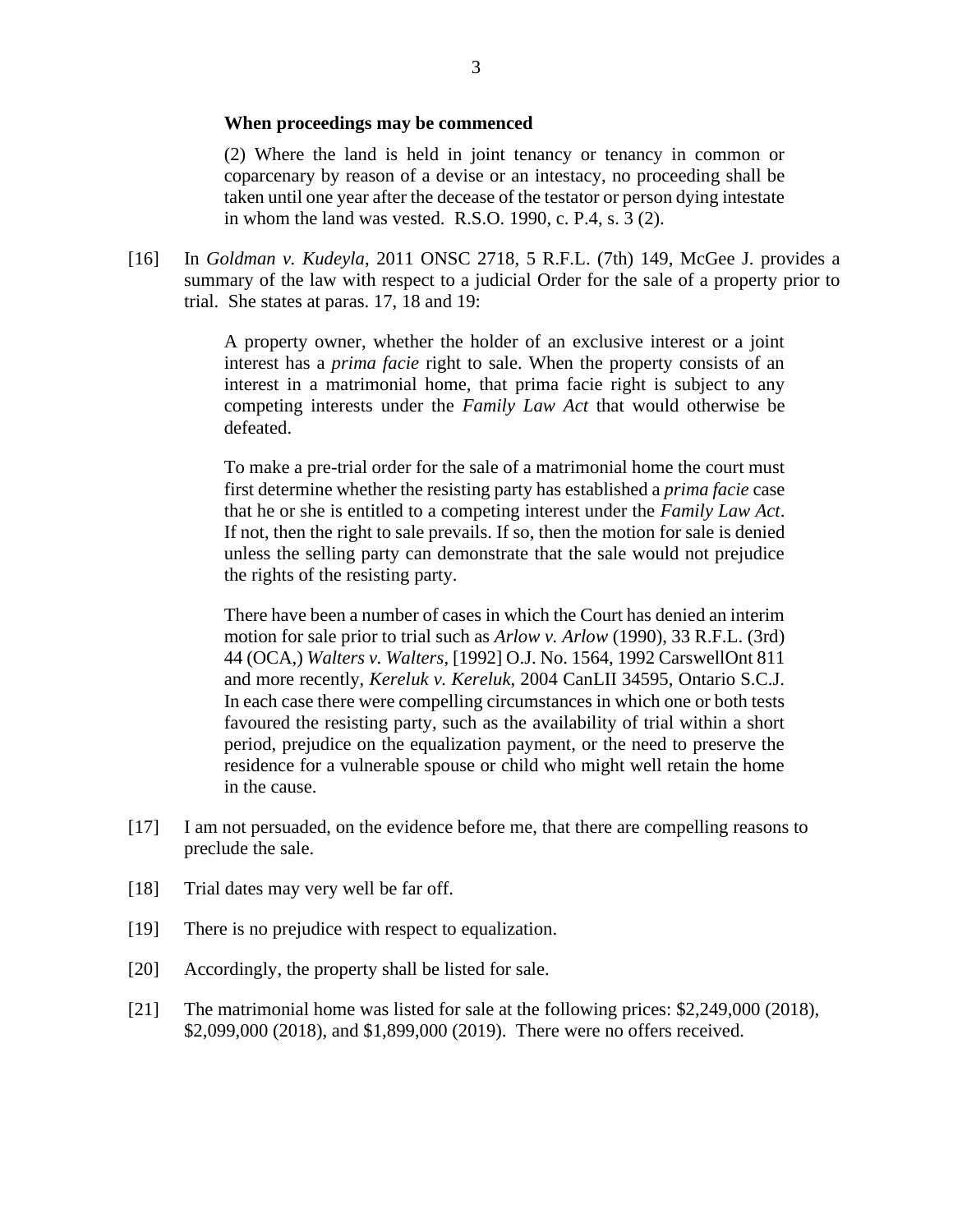- [22] The parties are about to enter the winter/spring market.
- [23] The home is likely overpriced as no offers were received in 2018 and 2019.
- [24] I have determined that an appropriate list price shall be \$1,850,000.
- [25] Should the parties agree to an alternate price, after speaking with their real estate agent, they may do so in writing.
- [26] The agent selected by the parties (in 2018 and 2019) was Mr. Hadida. Apart from the fact that the home has not sold, I see no reason to change the agent. As with many properties that linger on the market, it is generally the sale price or some issue other than real estate representation that hampers the sale. Based on the evidence presented by the parties, Mr. Hadida's representation was not a significant issue.
- [27] I am mindful that the Respondent continues to reside in the home with Arbel and time will be required, between the sale and closing so that alternate accommodations may be obtained. 90 days should be sufficient timing to permit the Respondent to re-locate. However, the parties may agree to an alternate lag time, in writing.

# *Severing the Divorce*

- [28] As stated, the parties have lived separate and apart for five years.
- [29] The parties have finalized the parenting issues as well as equalization.
- [30] The outstanding issue relates to a determination of the Applicant's income for the purpose of determining child and spousal support.
- [31] The Respondent argues that reasonable arrangements for the care of the children have not been made and, therefore, the divorce should not be severed from the corollary issues. I disagree. There is a distinction between severing the divorce claim from the balance of the claims and obtaining the divorce where section 11 of the *Divorce Act* may be an obstacle.
- [32] It is noteworthy that from November 2015 December 2016 the Applicant made uncharacterized payments to the Respondent in the amount of \$127,747.
- [33] From January 2017 through November 2018 the Applicant made monthly child support payments of \$2,271 and monthly spousal support payments to the Respondent of \$3,555.
- [34] From December 2018 through September 2019 the Applicant made monthly child support payments of \$2,271 and monthly spousal support payments of \$4,887.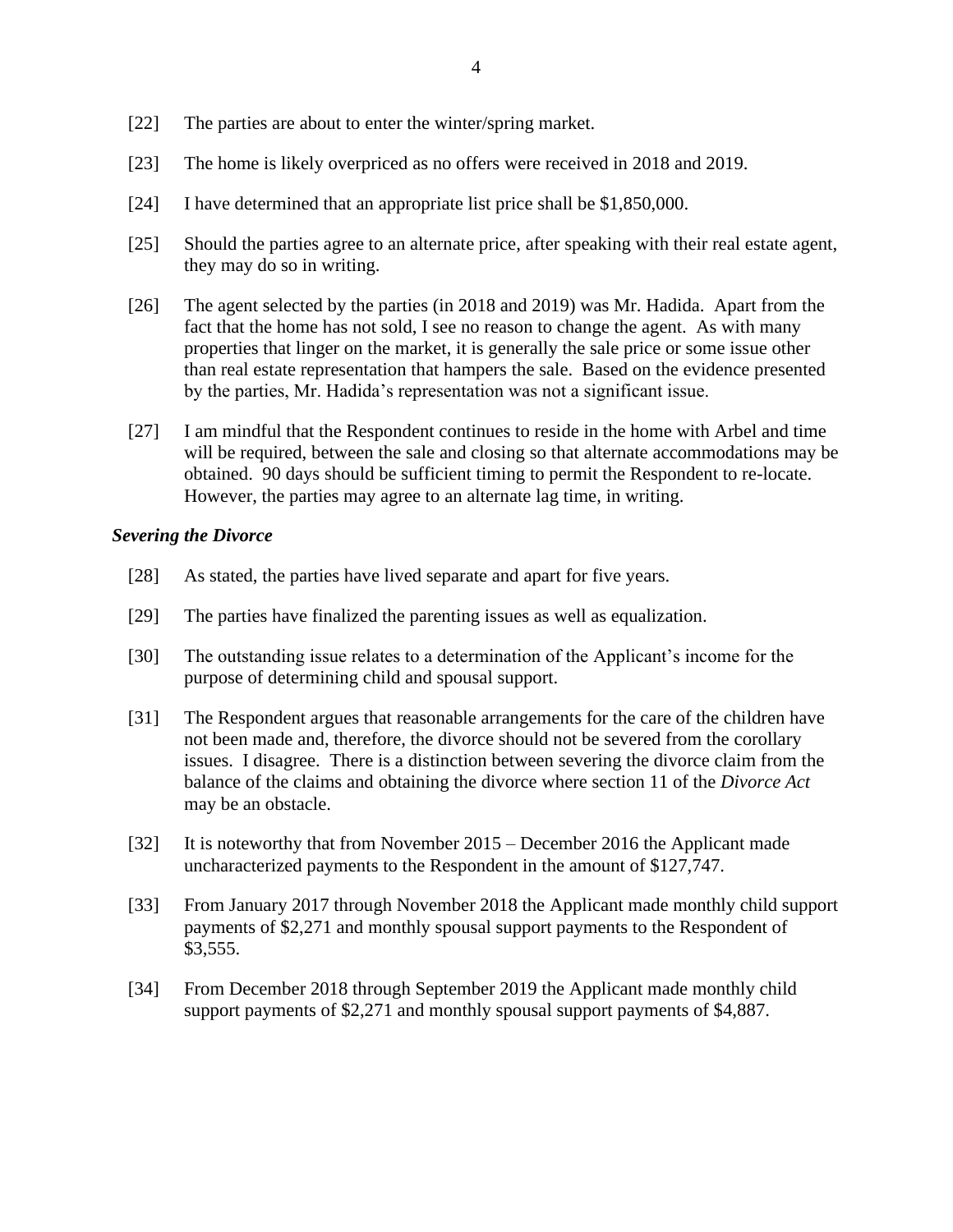- [35] From October 2019 to present the Applicant made monthly child support payments of \$4,272 and monthly spousal support payments of \$8,843.
- [36] For all of these reasons, the divorce shall be severed from the corollary issues.

### *Child Support Spousal Support/Section 7*

- [37] An income determination is necessary to be made for both the Applicant and the Respondent to determine an appropriate child support Order (with a set-off ), spousal support Order and determination of the apportionment of section 7 expenses.
- [38] The parties were married for 32 years.
- [39] During the marriage, the Applicant was the breadwinner. He operated a successful company, ATH Stainless Steel Mfg. Ltd.

### *Respondent's Income*

- [40] The Respondent did not work outside of the home save and except to assist in the business operations.
- [41] The Respondent does not have any post-secondary degrees or diplomas.
- [42] The Respondent is 55 years old.
- [43] As stated, the parties have been separated for five years. I was not provided with any attempts by the Respondent to obtain employment and contribute to her maintenance.
- [44] It is appropriate that there be a modest imputation of income to her. In her SSAG reports the Respondent proposes an imputed income of \$31,360. This is slightly above minimum wage and I think, for the purpose of determining an appropriate quantum of temporary child and spousal support, this is a reasonable amount to impute.

### *Applicant's Income*

- [45] As stated, the Applicant runs his own successful corporation, ATH Stainless Steel Mfg. Ltd.
- [46] In an effort to determine the Applicant's income for the purpose of child support and spousal support, there were four expert reports completed on the issue of the Applicant's income.
- [47] The Weinstein Report was commissioned by the Respondent and indicates the Applicant's income as follows:

2015- \$389,000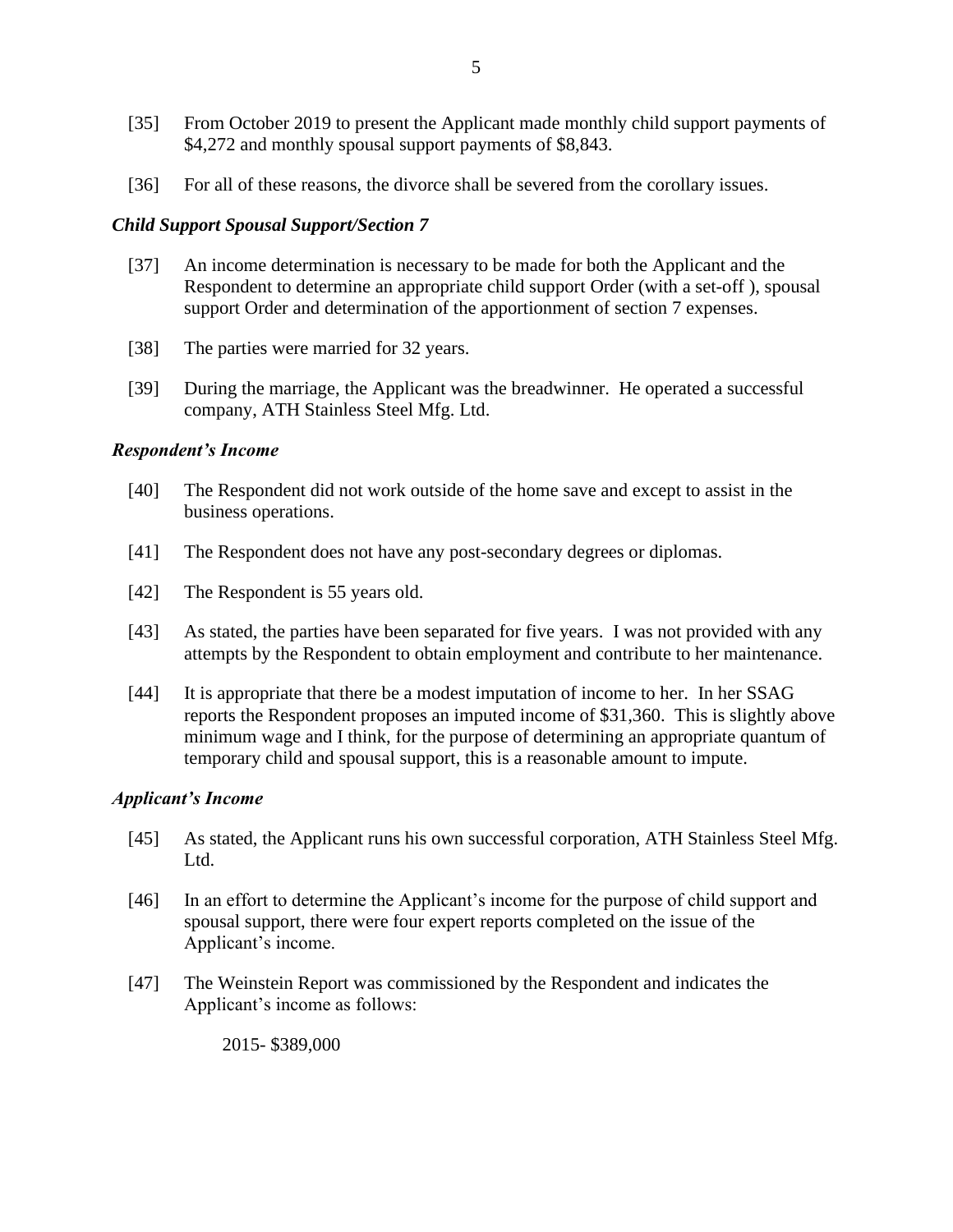2016 - \$580,000 2017 - \$672,000 2018 - \$827,000 2019 - \$1,007,000

[48] The Mozessohn Report was commissioned by the Applicant and indicates the Applicant's income as follows:

2015 - \$387,000

2016 - \$254,000

- [49] The significant disparity between these two reports, in terms of 2015 and 2016 income, is the different treatment of cash income.
- [50] In 2019 the Applicant indicated he was obtaining a new valuation report and would no longer be relying on the Mozessohn Report.
- [51] The Mandel Report was commissioned by the Applicant and indicates the Applicant's income as follows:

2016 - \$460,000 2017 - \$576,000 2018 - \$770,000 2019 - \$921,000

- [52] The Applicant also commissioned Mr. Russell (Kalex Report) to provide a valuation of income for 2020.
- [53] The Kalex Report indicates income as follows:

2020 - \$537,000

- [54] Of course, 2020 is not yet complete. The Kalex Report was just disclosed on the Respondent and she has not had opportunity to have her expert review or critique the amount.
- [55] It is noteworthy that the Applicant, based on his expert report (the Mandela Report), has significantly underpaid child support. The Respondent states that the Applicant has underpaid support from  $2015 - 2019$  in the amount of \$610,233.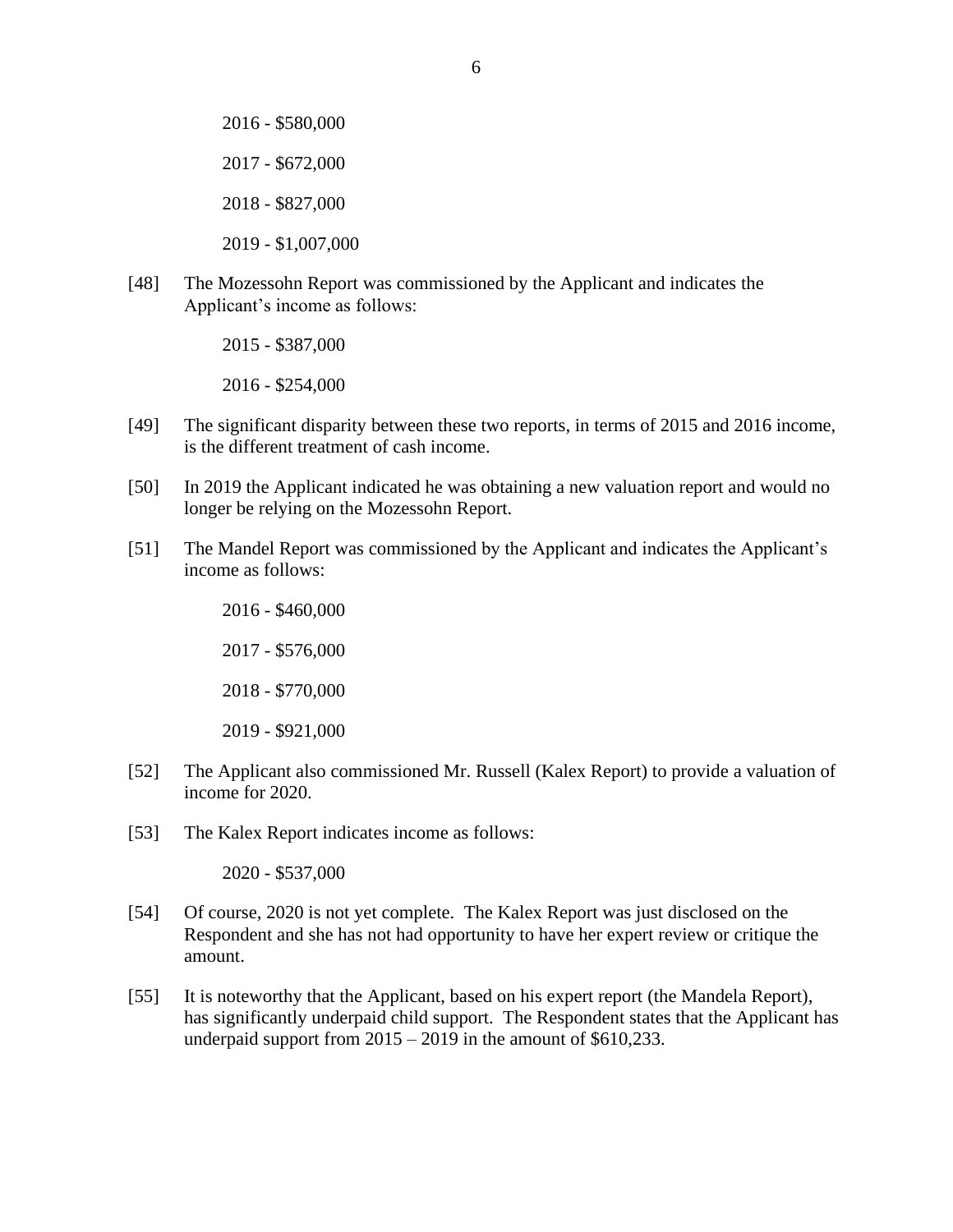- [56] It is also noteworthy that the Notice of Motion did not request a variation of child and/or spousal support retroactively.
- [57] The Respondent requests an Order that ongoing child and spousal support be increased and based on an imputed income using a three-year average based on the numbers offered in the Applicant's Mandel Report or \$742,667.
- [58] The Applicant states that the income for 2020 is going to be dramatically reduced as a result of less economic activity. He argues that ongoing child and spousal support should be based on the new 2020 figure produced from the Kalex Report, or \$537,000.

### **Law**

[59] Section 15.2 of the *Divorce Act*, R.S.C. 1985 c. 3 (2nd Supp), states:

### Spousal support order

**15.2** (1) A court of competent jurisdiction may, on application by either or both spouses, make an order requiring a spouse to secure or pay, or to secure and pay, such lump sum or periodic sums, or such lump sum and periodic sums, as the court thinks reasonable for the support of the other spouse.

#### Interim order

(2) Where an application is made under subsection (1), the court may, on application by either or both spouses, make an interim order requiring a spouse to secure or pay, or to secure and pay, such lump sum or periodic sums, or such lump sum and periodic sums, as the court thinks reasonable for the support of the other spouse, pending the determination of the application under subsection (1).

### Terms and conditions

(3) The court may make an order under subsection (1) or an interim order under subsection (2) for a definite or indefinite period or until a specified event occurs, and may impose terms, conditions or restrictions in connection with the order as it thinks fit and just.

#### Factors

(4) In making an order under subsection (1) or an interim order under subsection (2), the court shall take into consideration the condition, means, needs and other circumstances of each spouse, including

**(a)** the length of time the spouses cohabited;

**(b)** the functions performed by each spouse during cohabitation; and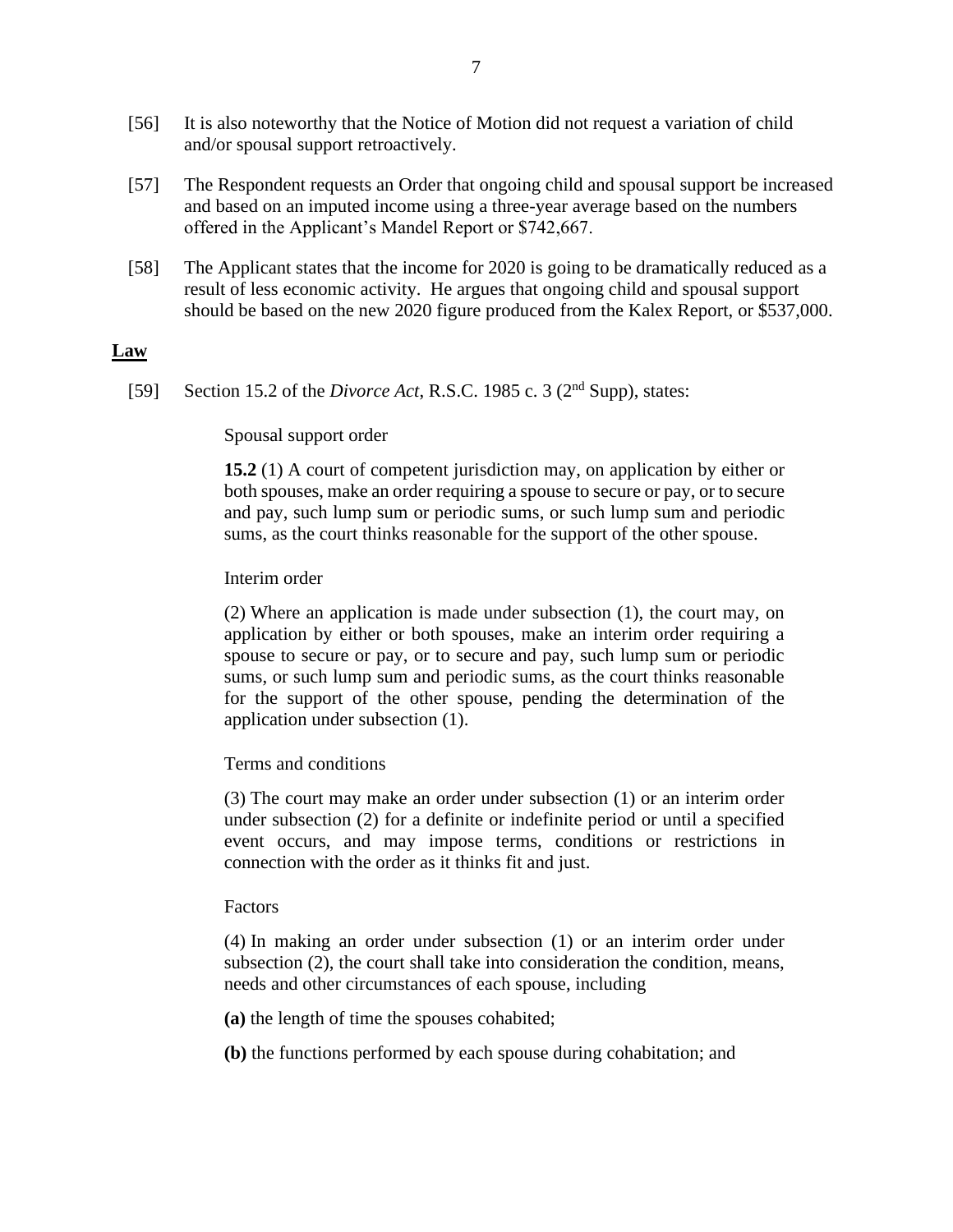**(c)** any order, agreement or arrangement relating to support of either spouse.

Spousal misconduct

(5) In making an order under subsection (1) or an interim order under subsection (2), the court shall not take into consideration any misconduct of a spouse in relation to the marriage.

Objectives of spousal support order

- (6) An order made under subsection (1) or an interim order under subsection
- (2) that provides for the support of a spouse should
- **(a)** recognize any economic advantages or disadvantages to the spouses arising from the marriage or its breakdown;
- **(b)** apportion between the spouses any financial consequences arising from the care of any child of the marriage over and above any obligation for the support of any child of the marriage;
- **(c)** relieve any economic hardship of the spouses arising from the breakdown of the marriage; and
- **(d)** in so far as practicable, promote the economic self-sufficiency of each spouse within a reasonable period of time. 1997, c. 1, s. 2.
- [60] The starting point for determining the amount of child support under the *Federal Child Support Guidelines*, SOR/97-175 ("Guidelines") is section 3, which established the following presumptive rule respecting the amount of child support:

**3.** (1) Unless otherwise provided under these guidelines, the amount of an order for the support of a child for children under the age of majority is,

(a) the amount set out in the applicable table, according to the number of children under the age of majority to whom the order relates and the income of the parent or spouse against whom the order is sought; and

(b) the amount, if any, determined under section 7. O. Reg. 391/97, s. 3 (1).

[61] Section 19(1) of the Guidelines states:

Imputing income

**19.** (1) The court may impute such amount of income to a spouse as it considers appropriate in the circumstances, which circumstances include the following:

(a) the spouse is intentionally under-employed or unemployed, other than where the under-employment or unemployment is required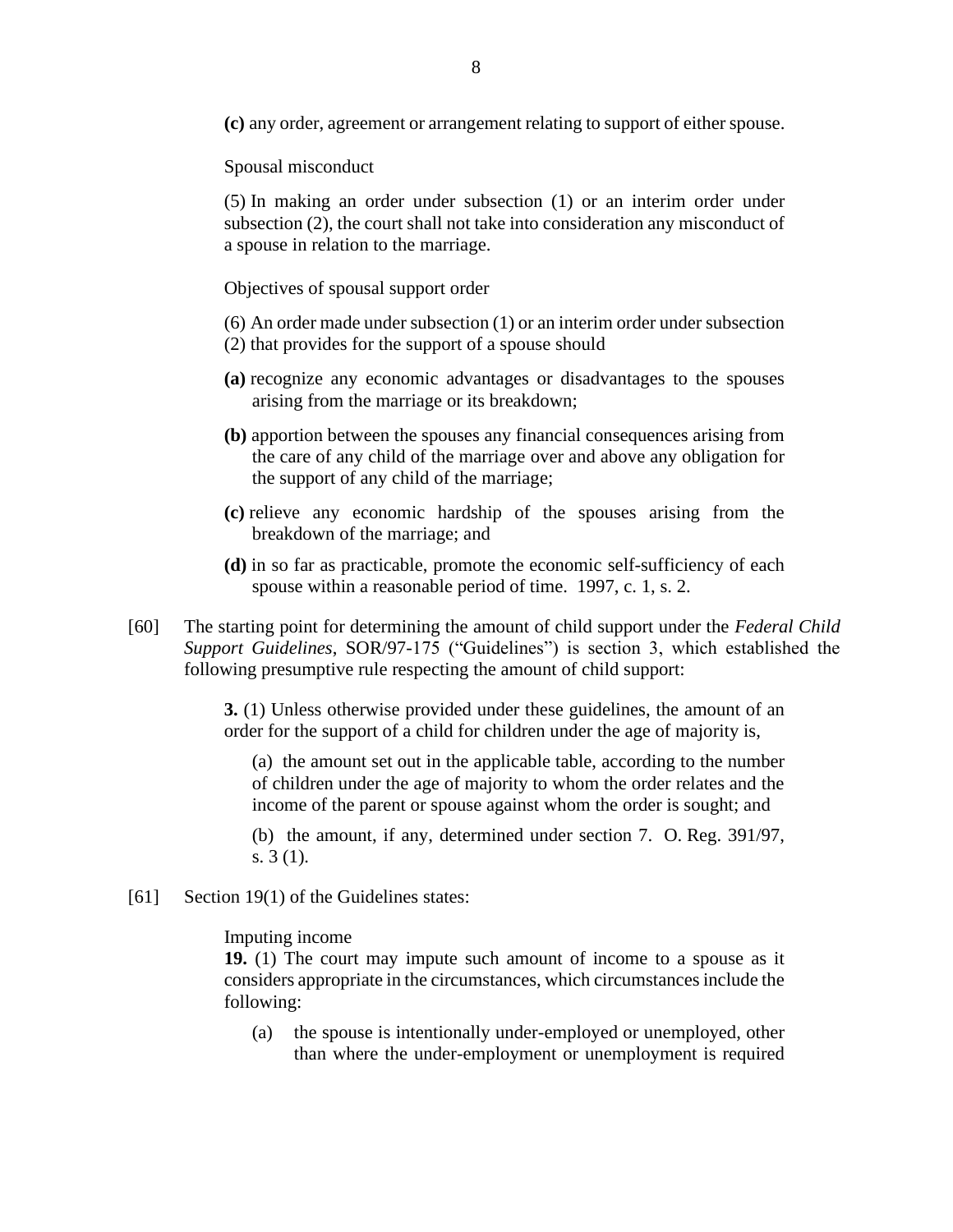by the needs of a child of the marriage or any child under the age of majority or by the reasonable educational or health needs of the spouse;

- (b) the spouse is exempt from paying federal or provincial income tax;
- (c) the spouse lives in a country that has effective rates of income tax that are significantly lower than those in Canada;
- (d) it appears that income has been diverted which would affect the level of child support to be determined under these Guidelines;
- (e) the spouse's property is not reasonably utilized to generate income;
- (f) the spouse has failed to provide income information when under a legal obligation to do so;
- (g) the spouse unreasonably deducts expenses from income;
- (h) the spouse derives a significant portion of income from dividends, capital gains or other sources that are taxed at a lower rate than employment or business income or that are exempt from tax; and
- (i) the spouse is a beneficiary under a trust and is or will be in receipt of income or other benefits from the trust.
- [62] The general principles guiding the exercise of the court's discretion when dealing with support pending trial were summarized by Penny J. in *Knowles v. Lindstrom*<sup>2</sup> ,

It is well-established that interim support motions are not intended to involve a detailed examination of the merits of the case. Nor is the court required to determine the extent to which either party suffered economic advantage or disadvantage as a result of the relationship or its breakdown. These tasks are for the trial judge. Orders for interim support are based on a triable or *prima facie* case. An order for interim support is in the nature of a "holding order" for the purpose of *maintaining the accustomed lifestyle pending trial*, *Jarzebinski v. Jarzebinski*, 2004 CarswellOnt 4600 (ONSC) at para. 36; *Damaschin-Zamfirescu v. Damaschin-Zamfirescu*, 2012 ONSC 6689 (CanLII), 2012 CarswellOnt 14841 (ONSC) at para. 24.

- [63] The Applicant claims both compensatory and non-compensatory spousal support.
- [64] Compensatory support arises from career dislocation; an economic disadvantage as a result of the roles adopted in the marriage; or when a spouse conferred a substantial career enhancement opportunity on the other spouse. The ultimate purpose of spousal

<sup>2</sup> *Knowles v. Lindstrom*, 2015 ONSC 1408 (CanLII**)**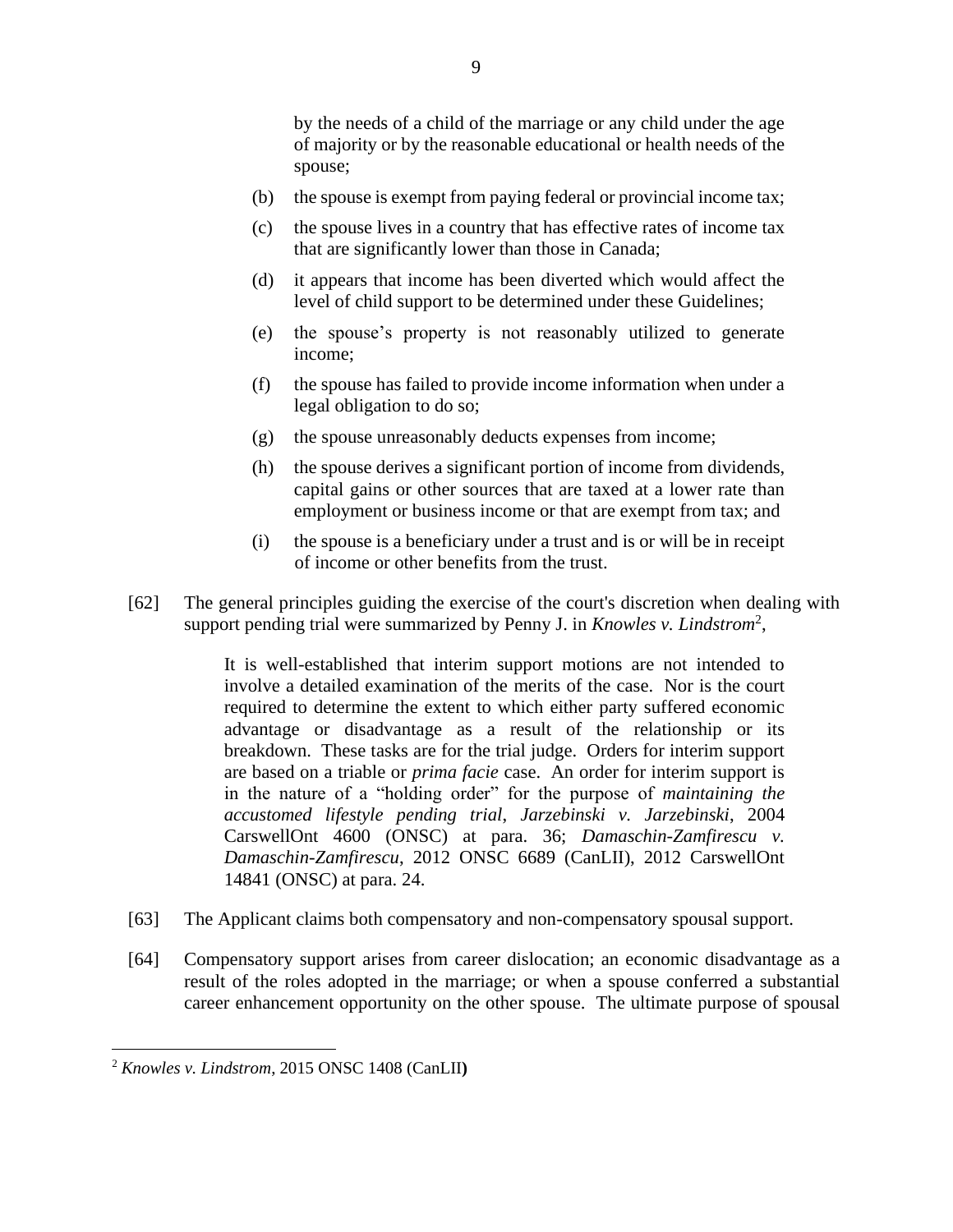support is to relieve any economic hardship that results from the marriage or its breakdown.

- [65] The Respondent claims that as a result of the roles assumed during marriage she suffered economically.
- [66] Non-compensatory support arises whenever a lower income spouse experiences a significant drop in standard of living after the marriage breakdown resulting from the loss of access to the higher paying spouse's income.
- [67] The Respondent claims that as a result of the breakdown of the marriage she suffered economically.
- [68] It bears repeating that the parties were married for 32 years.
- [69] During the marriage the Respondent remained primarily in the home looking after the household and the children while the Respondent was the income earner.
- [70] The Applicant, as income earner, ran a very successful company.
- [71] The Respondent has established, to my satisfaction, a *prima facie* case for entitlement to spousal support based on the length of the marriage, the roles adopted during the marriage, the Respondent's lack of marketable skills and the Applicant's successful business.
- [72] In determining the Respondent's income for the purpose of a temporary Order, I have considered the valuation reports.
- [73] I have also considered the parties' sworn Financial Statements. In assessing the Respondent's need, regard must be made to not just necessaries but to the lifestyle enjoyed during the relationship. There is no question in my mind that the Applicant has the ability to pay support.
- [74] In obtaining 'rough justice', for a temporary award, I am mindful that the Applicant has, based on his expert report, underpaid child and spousal support in 2015, 2016, 2017, 2018 and 2019.
- [75] I am also mindful that there are fluctuations in income.
- [76] The Applicant requests an Order that ongoing support be based on the 2020 projected income from the Kalex Report. I disagree. The valuation provided by Kalex is an outlier compared to the company's average earnings. I am not persuaded the company has done as poorly in 2020 as the Applicant suggests. Although 2020 was an anomaly, many companies did extremely well while others suffered.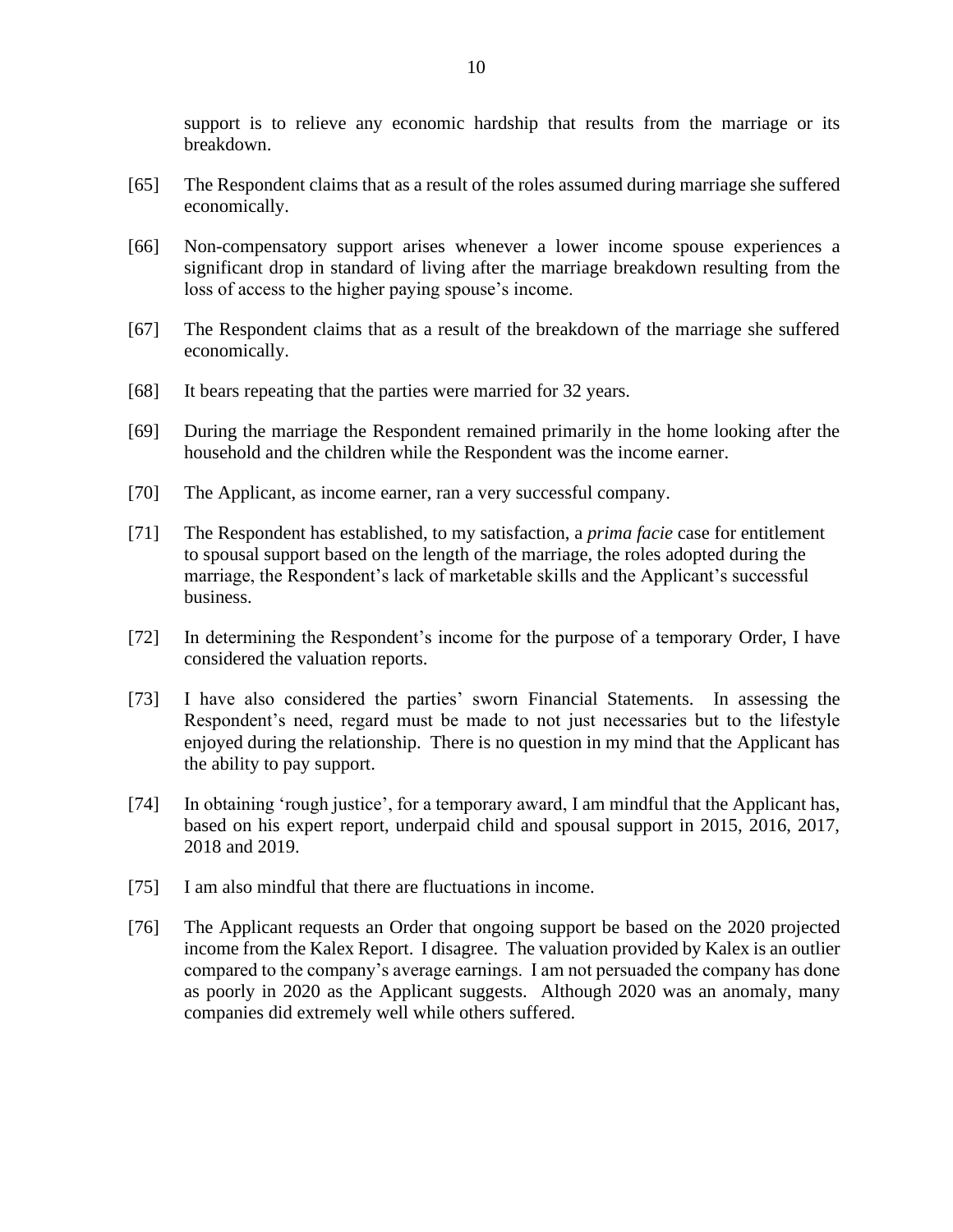- [77] The Applicant should be in the best position to accurately estimate his annual income. Based on the evidence before me the Applicant entered into past support Orders (albeit temporary ones) based on income levels that have been significantly lower than the actual income. The Respondent makes a compelling and persuasive argument that the Applicant has underpaid his support in 2015, 2016, 2017, 2018, and 2019 to the tune of \$610,233.
- [78] While I have not made a determination as to the underpayment, it is clear on the evidence before me that it is significant. The trial judge will, ultimately, be in the position to complete an accounting, upwards or downwards, as a result of this and the other temporary Orders.
- [79] I have determined that the Respondent's submission that an average of the past three years (2017, 2018 and 2019) is the best indicator of an appropriate income from which to determine support. Naturally, as with any temporary support order, adjustments will be made, up or down, following a determination of income at trial.
- [80] It is puzzling why there has not been a retroactive adjustment to the support payments owed. It is the only outstanding issue.
- [81] The parties have the benefit of counsel. The parties have the benefit of expert reports. The Mandela and Weinstein reports are very close in determining income in 2017, 2018 and 2019. Despite this, the support has not been adjusted.

## **Order**

- 1. The matrimonial home, known municipally as 197 Garden Avenue, Richmond Hill, Ontario shall be listed for sale forthwith.
- 2. The list price shall be \$1,850,000 and any offer within 5% shall be accepted. The parties may agree on an alternate list price with the assistance of the real estate agent provided it is on consent and in writing.
- 3. The listing agent shall be Mr. Hadida. The parties may agree on an alternate agent provided it is on consent and in writing.
- 4. There shall be a lockbox at the home and showings may take place on three hours notice.
- 5. The parties shall not accept any offer with a closing date less than 90 days from acceptance, unless the parties agree to do otherwise in writing.
- 6. The Respondent shall cooperate in facilitating access to the property and keep the home in a showable state.